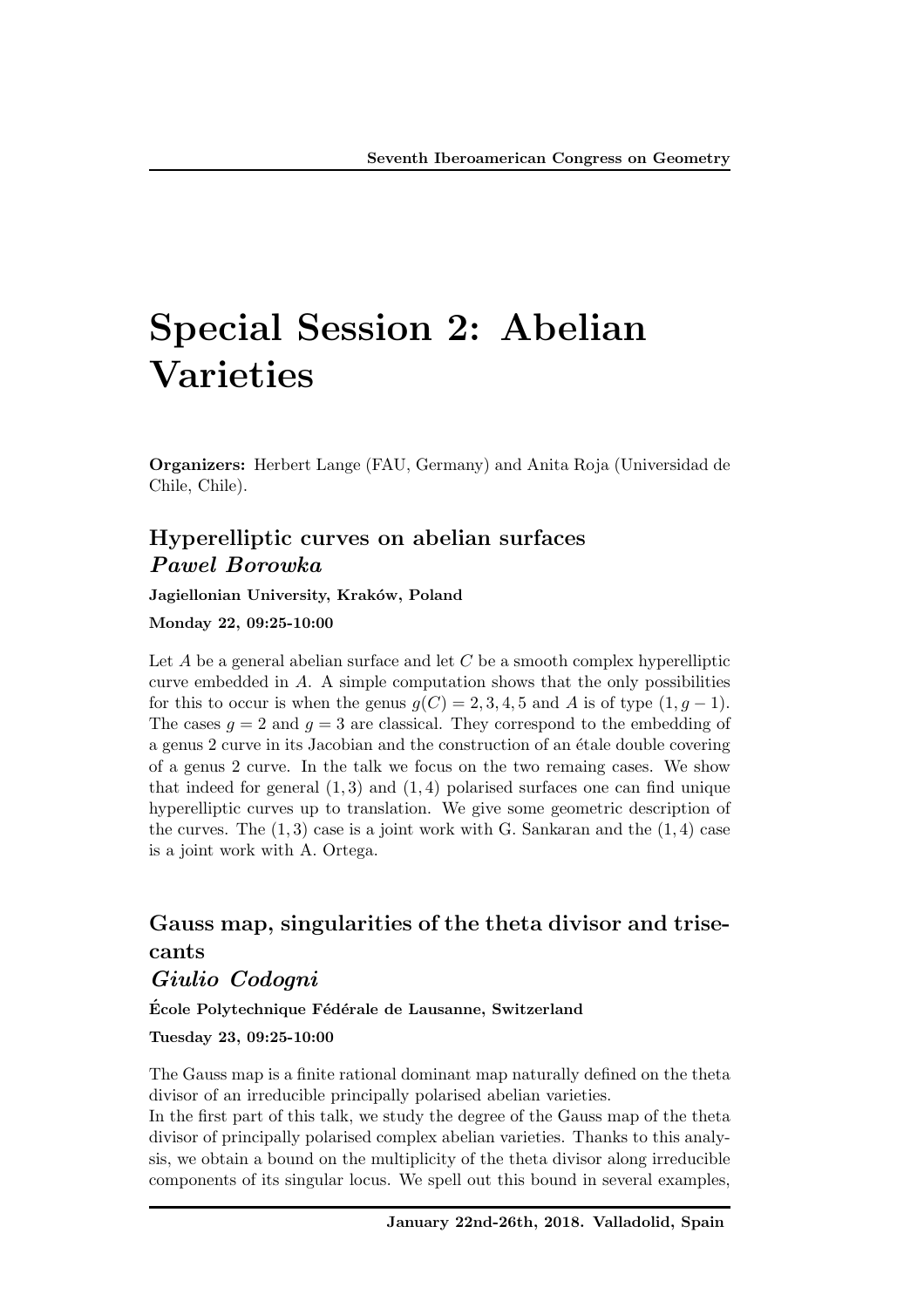and we use it to understand the local structure of isolated singular points. We further define a stratification of the moduli space of ppavs by the degree of the Gauss map. In dimension four, we show that this stratification gives a weak solution of the Schottky problem, and we conjecture that this is true in any dimension. This is a joint work with S. Grushevsky and E. Sernesi.

In the second part of this talk, we will study the relation between the Gauss map and trisecant of the Kummer variety. Fay's trisecant formula shows that the Kummer variety of the Jacobian of a smooth projective curve has a four dimensional family of trisecant lines. We study when these lines intersect the theta divisor of the Jacobian, and prove that the Gauss map of the theta divisor is constant on these points of intersection, when defined. We investigate the relation between the Gauss map and multisecant planes of the Kummer variety as well. This is a joint work with R. Auffarth and R. Salvati Manni.

## On the signed Euler characteristic property for subvarieties of abelian varieties *Eva Elduque*

University of Wisconsin-Madison, USA

Tuesday 23, 08:45-09:20

Franecki and Kapranov proved that the Euler characteristic of a perverse sheaf on a semi-abelian variety is non-negative. This result has several purely topological consequences regarding the sign of the (topological and intersec- tion homology) Euler characteristic of a subvariety of an abelian variety, and it is natural to attempt to justify them by more elementary methods. In this talk, well explore the geometric tools used recently in the proof of the signed Euler characteristic property. Joint work with Christian Geske and Laurentiu Maxim.

## On Shimura subvarieties of *A<sup>g</sup>* contained in the Prym locus

## *Paola Frediani*

Università di Pavia, Italy

Monday 22, 10:50-11:25

I will present some results obtained in collaboration with E. Colombo, A. Ghigi and M. Penegini on Shimura subvarieties of  $A_q$  generically contained in the Prym locus.

I will explain the construction of  $1$ -dimensional families of double covers compatible with a fixed group action on the base curve *C* such that the quotient of *C* by the group is the projective line. I will give a simple criterion for the image of these families under the Prym map to be a Shimura curve. I will show that this criterion allows us to construct several examples of Shimura curves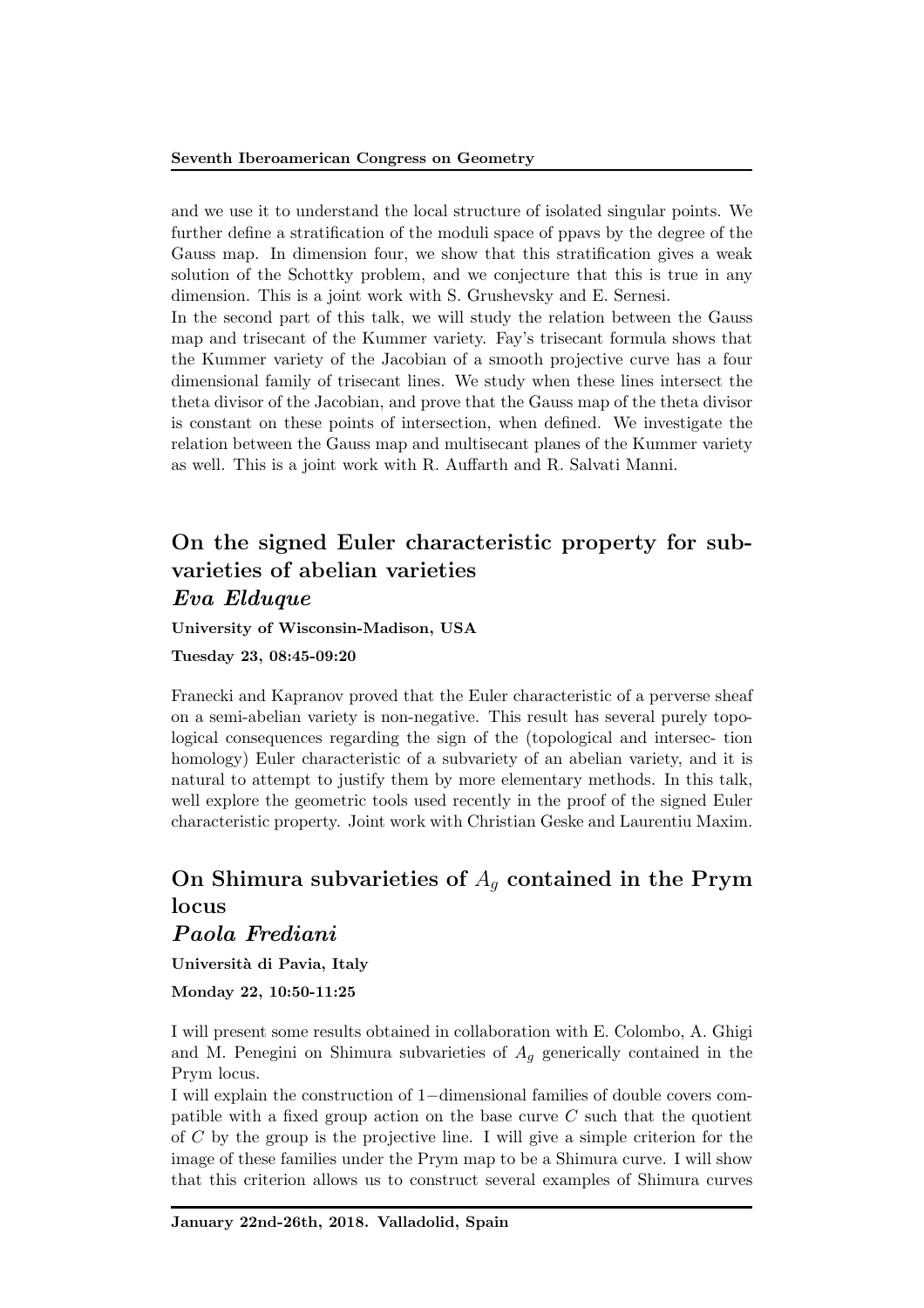generically contained in the Prym locus in  $A_q$  for  $q < 13$ .

# Varieties with symmetries and the Discrete Fourier Transform matrix

*Santiago L´opez de Medrano*

Instituto de Matemáticas, UNAM, Mexico

Monday 22, 08:45-09:20

In the study of a certain type of intersections of real quadrics with dihedral symmetry a relation was stablished between their smoothness and the minors of the Vandermonde matrix with the *n*-th roots of unity as entries, also known as the Discrete Fourier Transform (DFT) matrix.

In this talk we consider the analogous situation of complex projective varieties with cyclic or dihedral symmetry, for which their smoothness is precisely equivalent to the fact that certain minors of the DFT matrix do not vanish. This question turned out to be very difficult to answer in general and we have obtained only some partial results.

From numerical evidence we arrived to some conjectures and results about those minors. It turned out that our conjectures were true, one of them by and old theorem by Chebotaryov stating that in the case *n* is prime all the minors are non-zero. The other one we proved ourselves. Recently we have obtained some results for the case where *n* is a prime power.

This question is of interest in the field of Signal Recognition, starting from work by Terry Tao who rediscovered and applied Chebotaryov's theorem. This was followed by papers in Electrical Engineering journals, among them some recent ones that contain part of our results.

An important part of this research is joint work with Matthias Franz.

## Generic Torelli for the Prym map of ramified coverings

*Juan Carlos Naranjo*

University of Barcelona, Spain

Monday 22, 10:10-10:45

In this talk we will report on a work in collaboration with Angela Ortega. We consider the two remaining open cases on the behaviour of the Prym map of ramified coverings. Namely, let

$$
P_{r,g}: \mathcal{R}_{g,r} \longrightarrow \mathcal{A}_{g-1+\frac{r}{2}}^{\delta}
$$

be the map sending an irreducible double covering  $\pi : D \longrightarrow C$  of a curve *C* of genus *g* with  $r > 0$  ramification points to the abelian variety  $P(D, C) := Ker$ :  $JD \rightarrow JC$ , called the Prym variety of the (ramified) covering. The generic